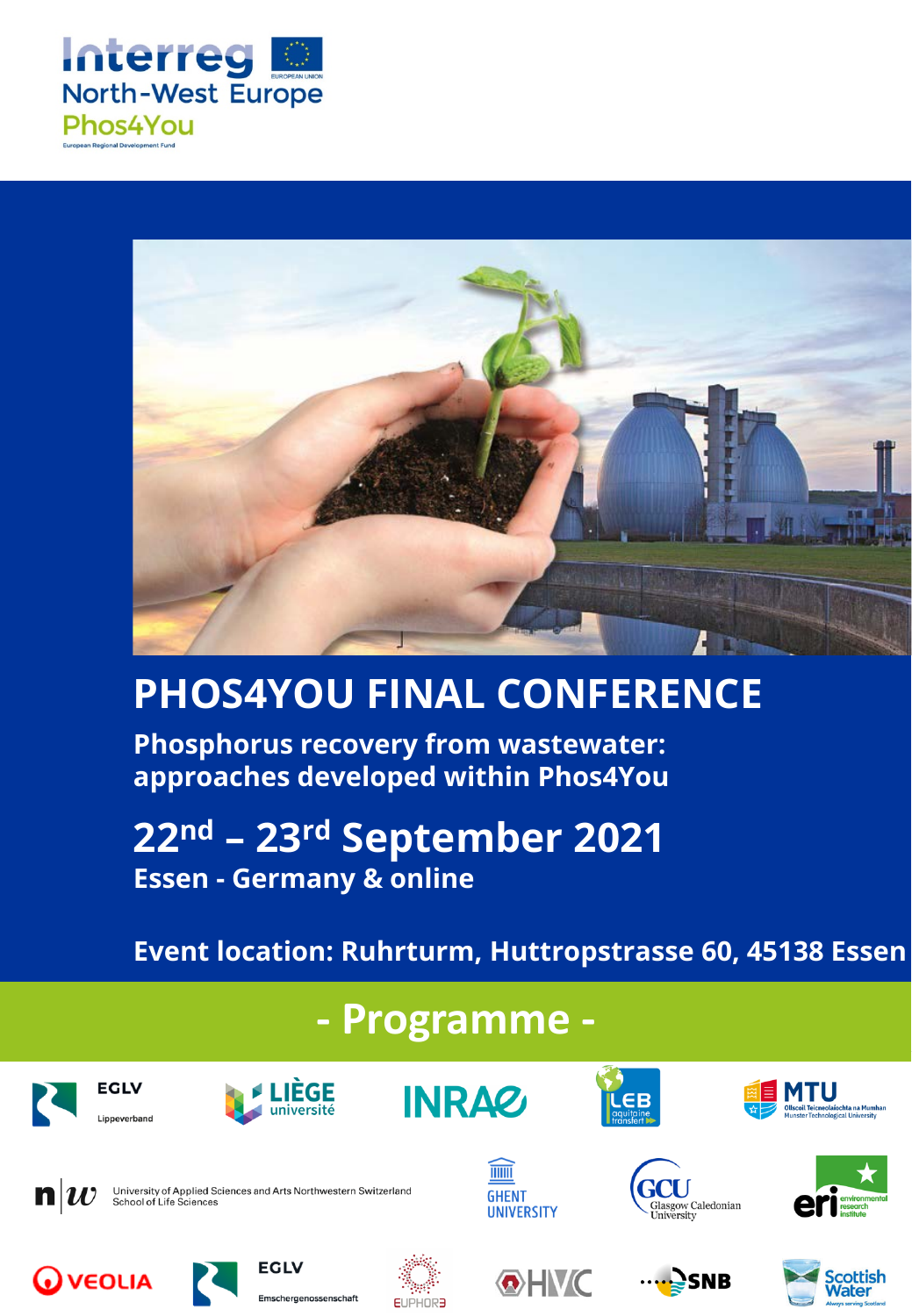## **Programme 22nd September 2021**

*Moderation: Daniel Frank, DECHEMA e.V.*

### 09:30 Registration and welcome coffee

### **10:00 OPENING**

**Waterboards tackling the circular economy in Germany** *Uli Paetzel, German Water Association and CEO Emschergenossenschaft Lippeverband*

### **10:30 EUROPEAN CONTEXT OF THE PHOSPHORUS CHALLENGE**

**Confering the "End-of-Waste" status with the EU fertilising products regulation** *Ana-Lucia Crisan, EU COM - DG GROW*

**Opportunities for phosphorus recycling in Europe today and tomorrow** *Chris Thornton, European Sustainable Phosphorus Platform*

**Lessons learned from the Phos4You project and introduction to the presented results** *Marie-Edith Ploteau, Lippeverband*

### 12:00 Lunch break

### **13:00 URBAN CONTEXT AND DEPLOYMENT OF PHOSPHORUS RECYCLING**

**EuPhoRe® process - Experiences and deployment potential** *Frank Zepke, EuPhoRe GmbH and Georg Schmelz, Emschergenossenschaft*

**Bioacidification combined with STRUVIA™ process - Results of demonstration and modelling works** 

*Marie-Line Daumer, INRAE and Cédric Mébarki, Véolia*

**PULSE process - Outcomes of the mobile pilot plant trials** *Zaheer Shariff, Université de Liège*

**Tetraphos® process applied to NL and DE sewage sludge ashes - comparative analysis** *Andreas Rak, REMONDIS Aqua GmbH & Co. KG*

**PARFORCE process - Results of trials with sewage sludge ashes of Emscher-Lippe-Region** *Jürgen Eschment, PARFORCE Engineering & Consulting GmbH*

### 14:30 Coffee break

15:00 **Scenarios for implementing the mandatory phosphorus recovery in Switzerland** *Anders Nättorp, Fachhochschule Nordwestschweiz*

> **Sewage sludge incineration plant´s operators on the way to recycle phosphorus from sewage sludge ashes in The Netherlands**

*Josien Ruijter, HVC Groep and Luc Sijstermans, Slibverwerking Noord-Brabant* 

**Strategical options for recycling phosphorus from wastewater in the Emscher-Lippe region** *Dennis Blöhse, Lippeverband*

## **16:30 OUTLOOK**

**Reduce disparities in North-West Europe - Outline of the new INTERREG funding period and opportunities for the circular economy and the recycling of nutrients** *Mathieu Mori, Joint Secretariat INTERREG North-West Europe*

## **16:45 GET TOGETHER AT RUHRTURM (ENDS AT 18:00)**

19:00 Optional: Networking dinner at LUKAS, lake Baldeney, Prinz-Friedrich-Platz 1, 45257 Essen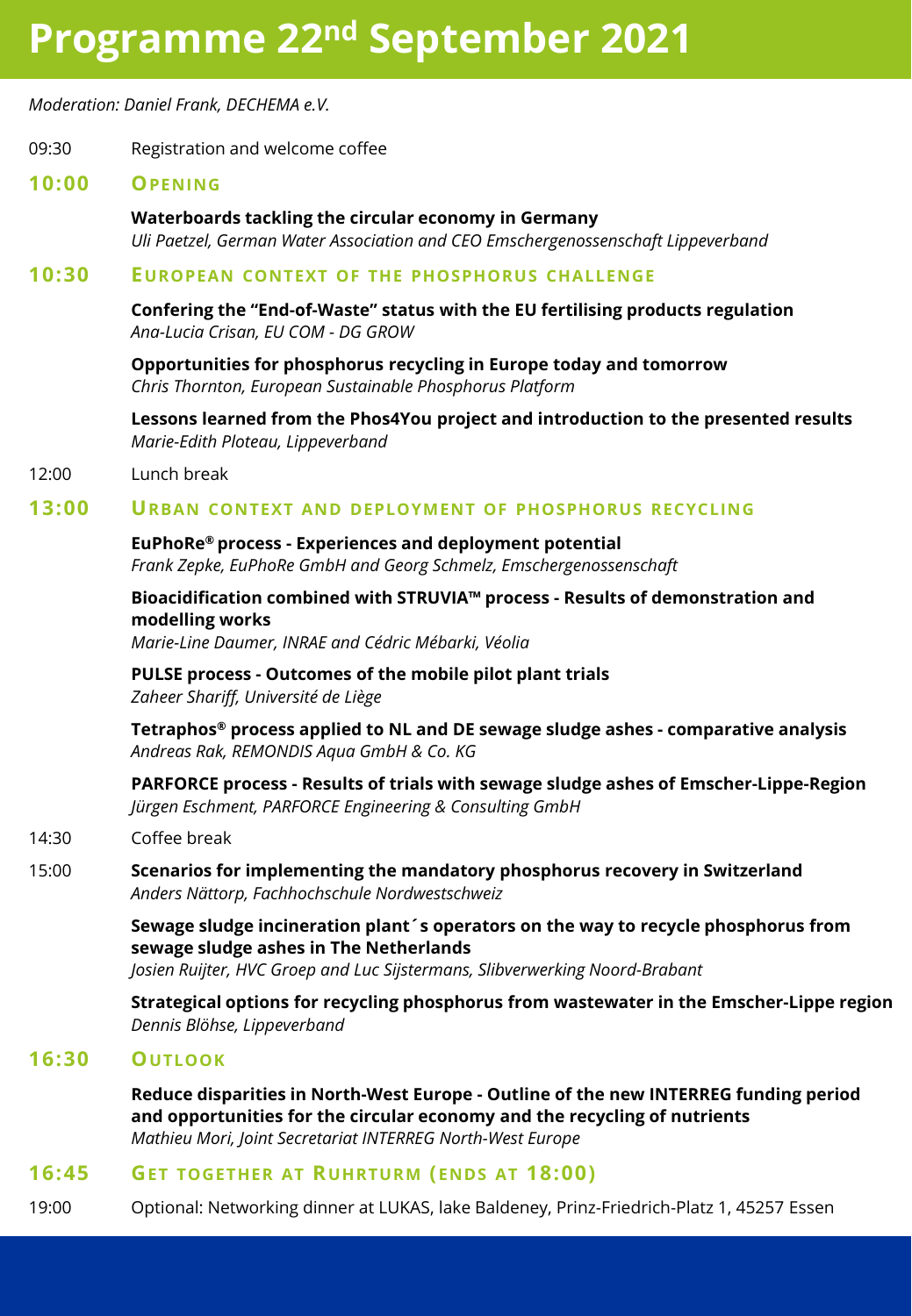## **Programme 23rd September 2021**

#### 08:30 Registration and welcome coffee

#### **9:00 PHOSPHORUS RECYCLING AND NUTRIENT MANAGEMENT IN THE EU**

**Key Note: Perspectives for nutrient management in Europe from the perspective of the Farm-to-Fork Strategy and the Common Agricultural Policy** *Gijs Schilthuis, EU COM - DG AGRI* 

**Panel discussion: What is needed to successfully implement phosphorus recycling?**  *Gijs Schilthuis, EU COM - DG AGRI; Burkhard Teichgräber, Emschergenossenschaft Lippeverband; Marc Collin, Prayon S.A; Ian Marshall, Irish Nutrient Sustainability Platform*

#### 10:30 Coffee break

#### **11:00 RURAL CONTEXT AND DEPLOYMENT OF PHOSPHORUS RECYCLING**

**Needs for phosphorus removal at small wwtp - Avoidable loads from agglomerations and scattered dwellings not covered yet by the urban wastewater treatment directive** *Alberto Pistocchi, EU COM - Joint Research Centre*

**Decision-support tool developed to identify the potential application of P recovery solutions at the scale of EU countries** *Pierre Thiriet, INRAE* 

**Recommendations for stakeholders engagement based on Scottish and Irish experiences** *Tamsyn Kennedy, Scottish Water*

**Development of a crab-carapace based adsorbent for FiltrafloTM P** *Szabolcs Papp, Environmental Research Institute, University of the Highlands and Islands*

**Phosphorus removal and recovery with STRUVIA™ at a small-scale wwtp** *Joe Harrington and Ciaran o'Donnell, Munster Technological University*

**Microalgae as a solution for wastewater treatment: knowledge gained from operation at sewage works**

*Ania Escudero and Ole Pahl, Glasgow Caledonian University*

#### 13:00 Lunch break

#### **14:00 ASSESSMENT OF PROCESSES AND PRODUCTS**

**Trials campaign made with EuPhoRe sewage sludge ashes at a fertiliser mixing plant of the Raiffeisen Hunsrück Handelsgesellschaft mbH** *Daniel Klein, Emschergenossenschaft*

**Results of the trials campaigns made with phosphate recovered with the PULSE process** *Hubert Halleux, Prayon S.A.*

**Works and conclusions on methodological aspects for LCA-LCC of P recovery processes** *Gaspard Chantrain, Université de Liège*

**Recommendations towards EU standards to assess quality of recovered P materials based on Phos4You works**

*Ana Robles Aguilar, Universiteit Gent*

#### **15:45 DISCUSSION AND CONCLUSIONS FOR FUTURE PHOSPHORUS STEWARDSHIP**

**Moderated discussion with audience** *Daniel Frank, DECHEMA e.V.*

#### **16:15 EXCURSION TO EUPHORE® DEMONSTRATOR, DINSLAKEN (ENDS AT 19:15)**